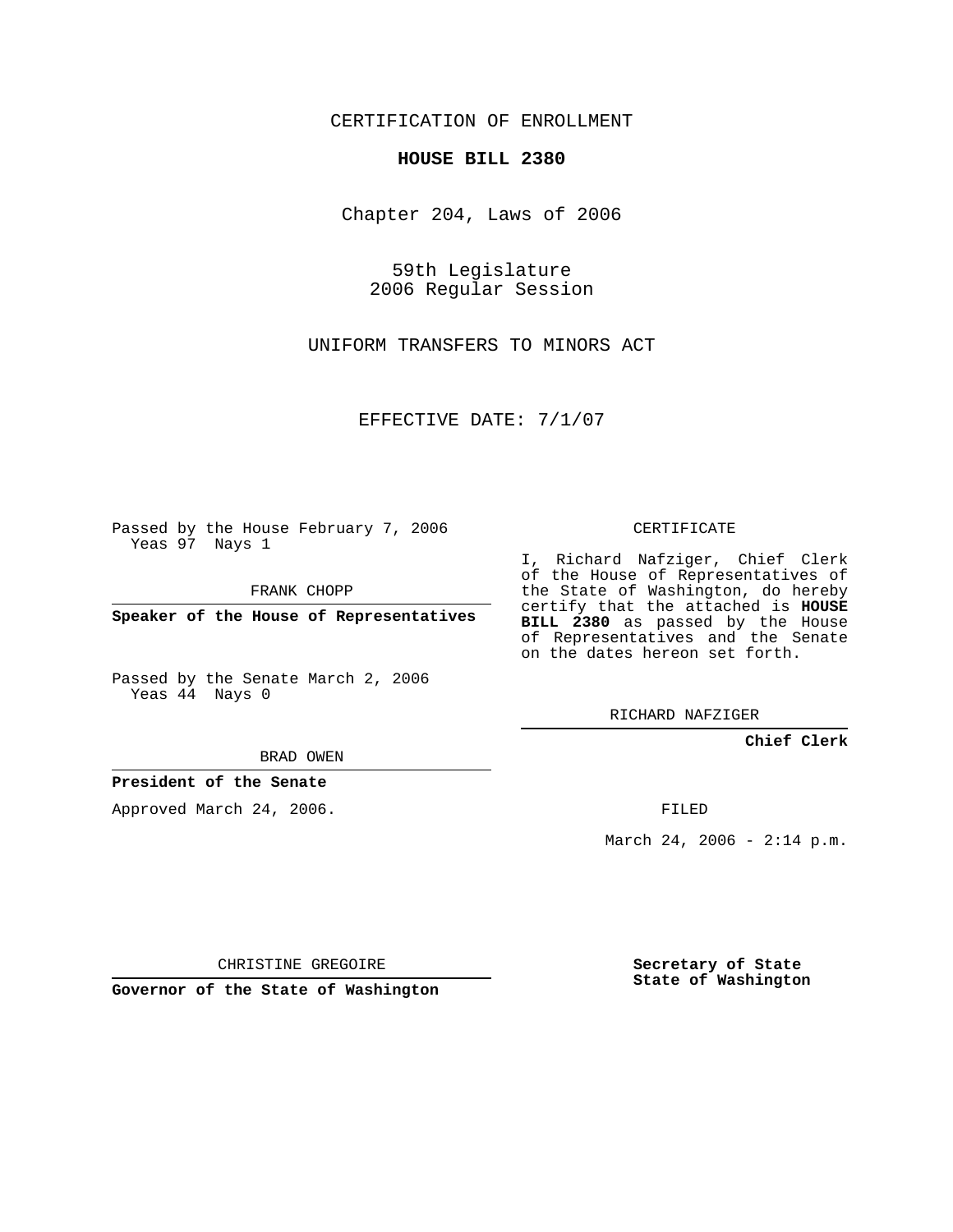## **HOUSE BILL 2380** \_\_\_\_\_\_\_\_\_\_\_\_\_\_\_\_\_\_\_\_\_\_\_\_\_\_\_\_\_\_\_\_\_\_\_\_\_\_\_\_\_\_\_\_\_

\_\_\_\_\_\_\_\_\_\_\_\_\_\_\_\_\_\_\_\_\_\_\_\_\_\_\_\_\_\_\_\_\_\_\_\_\_\_\_\_\_\_\_\_\_

Passed Legislature - 2006 Regular Session

**State of Washington 59th Legislature 2006 Regular Session**

**By** Representatives Serben, Lantz, Rodne, Haler and Schual-Berke

Prefiled 12/29/2005. Read first time 01/09/2006. Referred to Committee on Judiciary.

1 AN ACT Relating to the uniform transfers to minors act; amending 2 RCW 11.114.010, 11.114.020, 11.114.090, 11.114.120, 11.114.140, 3 11.114.180, 11.114.190, and 11.114.200; and providing an effective 4 date.

5 BE IT ENACTED BY THE LEGISLATURE OF THE STATE OF WASHINGTON:

 6 **Sec. 1.** RCW 11.114.010 and 1991 c 193 s 1 are each amended to read 7 as follows:

 8 Unless the context clearly requires otherwise, the definitions in 9 this section apply throughout this chapter.

10 (1) "Adult" means an individual other than the minor who has 11 attained the age of twenty-one years and is older than the minor.

12 (2) "Benefit plan" means an employer's plan for the benefit of an 13 employee or partner.

14 (3) "Broker" means a person lawfully engaged in the business of 15 effecting transactions in securities or commodities for the person's 16 own account or for the account of others.

17 (4) "Guardian" means a person appointed or qualified by a court to 18 act as general, limited, or temporary guardian of a minor's property or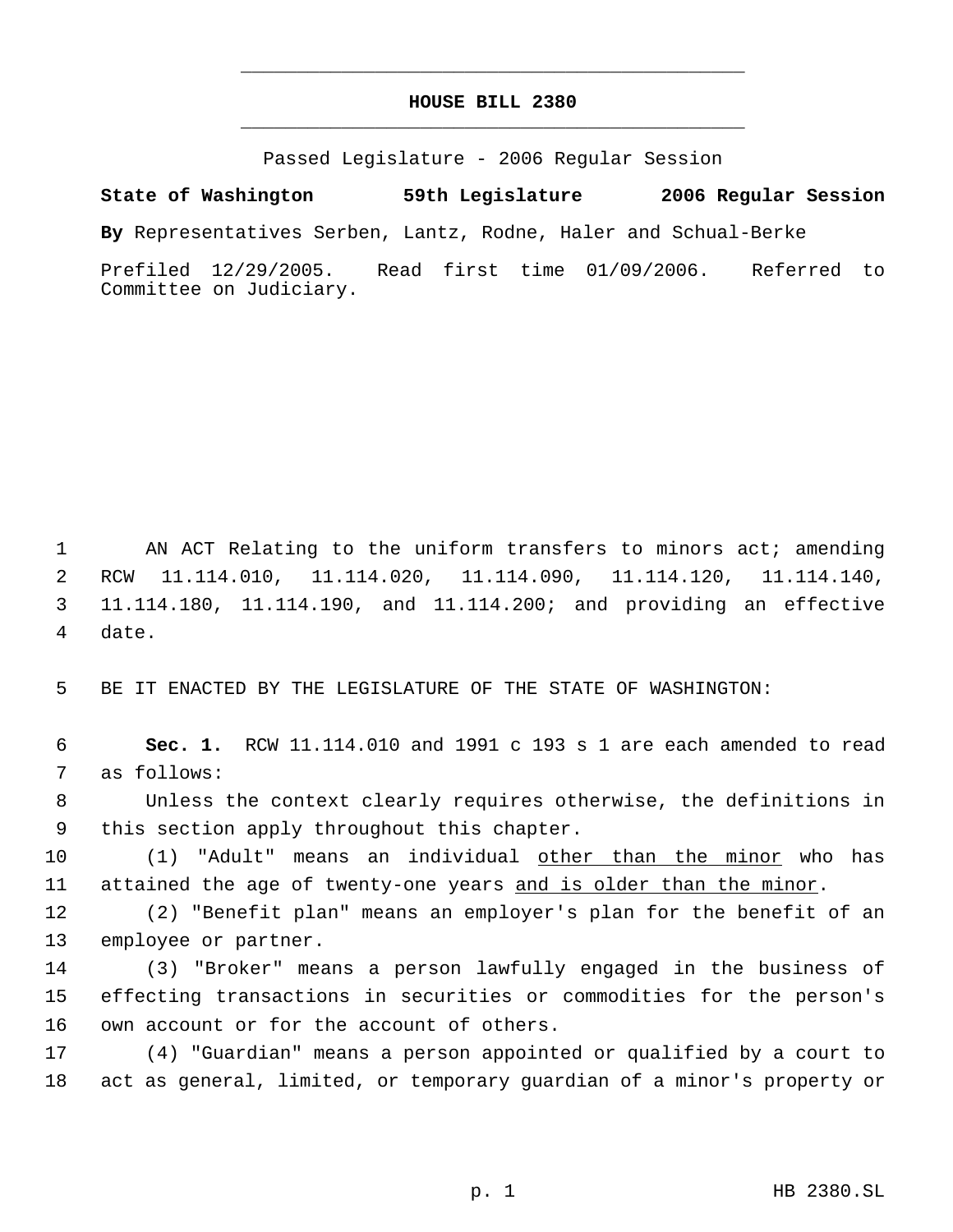a person legally authorized to perform substantially the same functions. Conservator means guardian for transfers made under another state's law but enforceable in this state's courts.

(5) "Court" means a superior court of the state of Washington.

 (6) "Custodial property" means (a) any interest in property transferred to a custodian under this chapter and (b) the income from and proceeds of that interest in property.

 (7) "Custodian" means a person so designated under RCW 11.114.090 or a successor or substitute custodian designated under RCW 11.114.180.

 (8) "Financial institution" means a bank, trust company, savings institution, or credit union, chartered and supervised under state or federal law.

 (9) "Legal representative" means an individual's personal representative or guardian.

 (10) "Member of the minor's family" means the minor's parent, stepparent, spouse, grandparent, brother, sister, uncle, or aunt, whether of the whole or half blood or by adoption.

 (11) "Minor" means an individual who has not attained the age of 19 ((twenty-one)) twenty-five years.

 (12) "Person" means an individual, corporation, organization, or other legal entity.

 (13) "State" includes any state of the United States, the District of Columbia, the Commonwealth of Puerto Rico, and any territory or possession subject to the legislative authority of the United States.

 (14) "Transfer" means a transaction that creates custodial property under RCW 11.114.090.

 (15) "Transferor" means a person who makes a transfer under this chapter.

 (16) "Trust company" means a financial institution, corporation, or other legal entity, authorized to exercise general trust powers.

 **Sec. 2.** RCW 11.114.020 and 1999 c 42 s 633 are each amended to read as follows:

 (1) This chapter applies to a transfer that refers to this chapter in the designation under RCW 11.114.090(1) by which the transfer is made if at the time of the transfer, the transferor, the minor, or the custodian is a resident of this state or the custodial property is located in this state. The custodianship so created remains subject to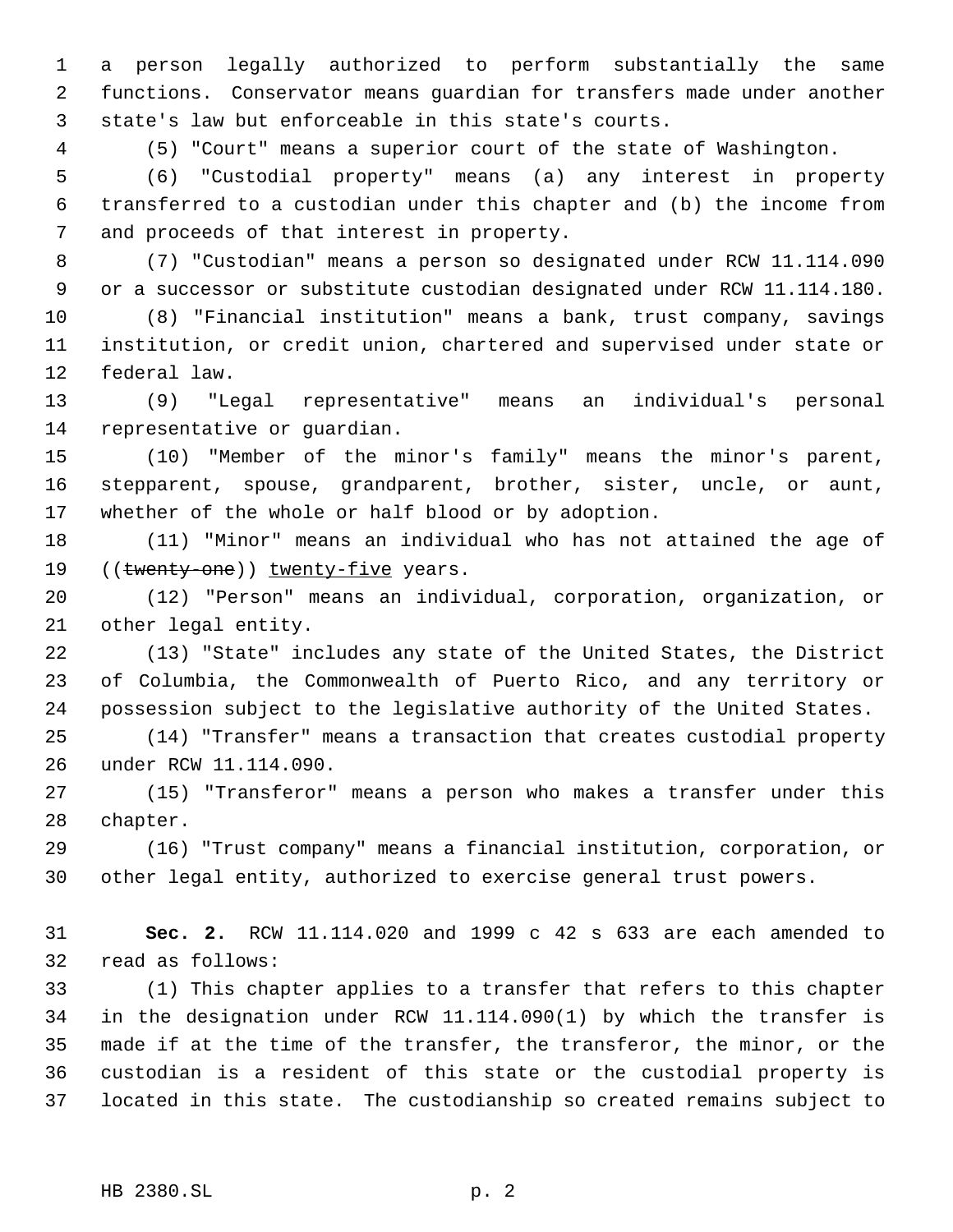this chapter despite a subsequent change in residence of a transferor, the minor, or the custodian, or the removal of custodial property from this state.

 (2) A person designated as custodian under this chapter is subject to personal jurisdiction in this state with respect to any matter relating to the custodianship.

 (3) A transfer that purports to be made and which is valid under the uniform transfers to minors act, the uniform gifts to minors act, or a substantially similar act of another state is governed by the law of the designated state and may be executed and is enforceable in this state if at the time of the transfer, the transferor, the minor, or the custodian is a resident of the designated state or the custodial property is located in the designated state.

 (4) A matter under this chapter subject to court determination is governed by the procedures provided in RCW 11.96A.080 through 11.96A.200. However, no guardian ad litem is required for the minor, 17 except under RCW 11.114.190(1), in the case of a petition by  $((a +an))$ 18 an unrepresented minor under the age of ((fourteen)) eighteen years.

 **Sec. 3.** RCW 11.114.090 and 1991 c 193 s 9 are each amended to read as follows:

(1) Custodial property is created and a transfer is made if:

 (a) An uncertificated security or a certificated security in registered form is either:

 (i) Registered in the name of the transferor, an adult other than the transferor, or a trust company, followed in substance by the words: " . . . . . . as custodian for . . . . . . (name of minor) under the Washington uniform transfers to minors act"; or

 (ii) Delivered if in certificated form, or any document necessary for the transfer of an uncertificated security is delivered, together with any necessary endorsement to an adult other than the transferor or to a trust company as custodian, accompanied by an instrument in substantially the form set forth in subsection (2) of this section;

 (b) Money is paid or delivered, or a security held in the name of a broker, financial institution, or its nominee is transferred, to a broker or financial institution for credit to an account in the name of the transferor, an adult other than the transferor, or a trust company,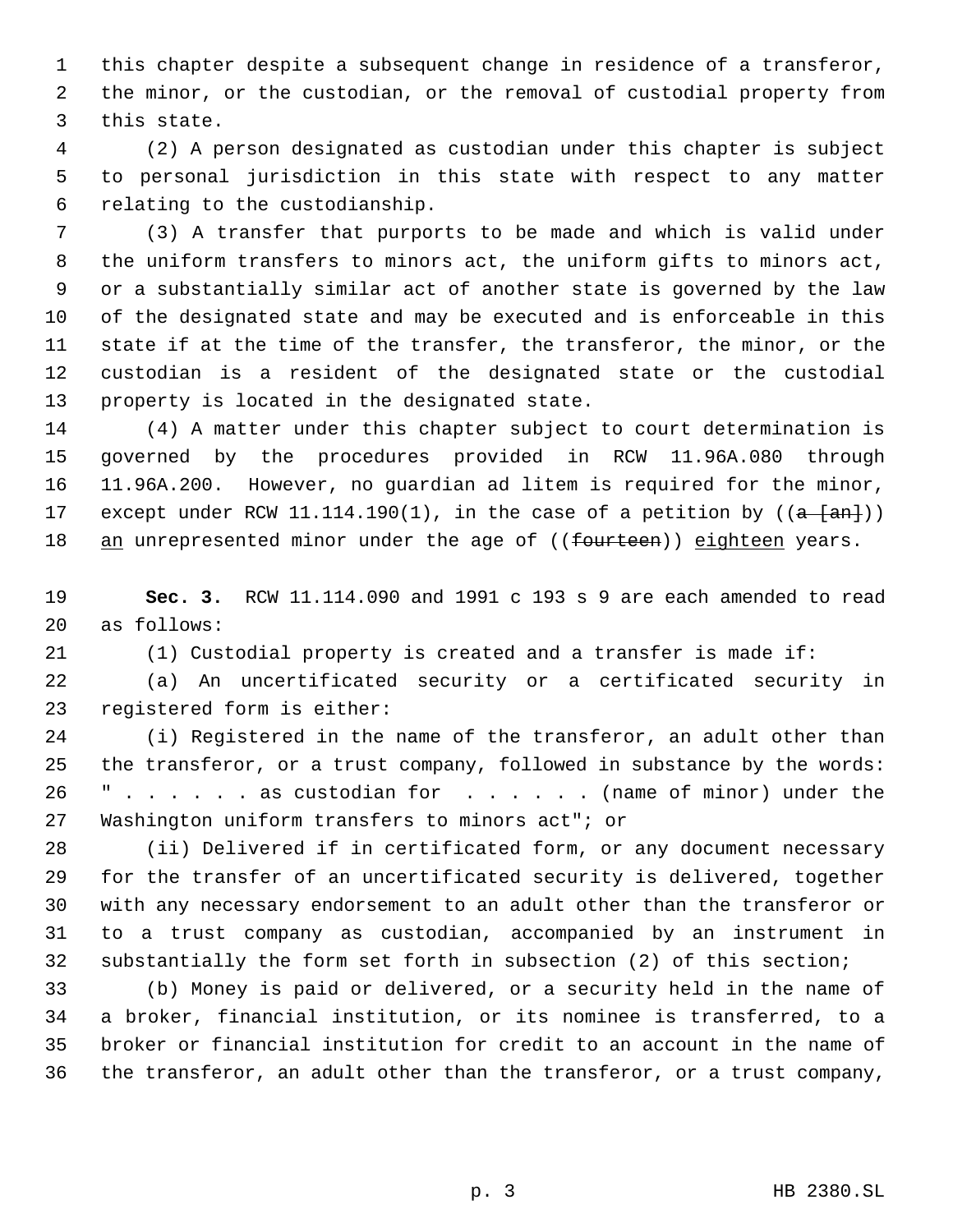followed in substance by the words: " . . . . . . as custodian for 2 . . . . . . (name of minor) under the Washington uniform transfers to minors act";

 (c) The ownership of a life or endowment insurance policy or annuity contract is either:

 (i) Registered with the issuer in the name of the transferor, an adult other than the transferor, or a trust company, followed in 8 substance by the words: " . . . . . as custodian for . . . . . . (name of minor) under the Washington uniform transfers to minors act"; or

 (ii) Assigned in a writing delivered to an adult other than the transferor or to a trust company whose name in the assignment is 13 followed in substance by the words: " . . . . . . as custodian for 14 . . . . . . (name of minor) under the Washington uniform transfers to minors act";

 (d) An irrevocable exercise of a power of appointment or an irrevocable present right to future payment under a contract is the subject of a written notification delivered to the payor, issuer, or other obligor that the right is transferred to the transferor, an adult other than the transferor, or a trust company, whose name in the notification is followed in substance by the words: " . . . . . . as 22 custodian for . . . . . (name of minor) under the Washington uniform transfers to minors act";

 (e) An interest in real property is recorded in the name of the transferor, an adult other than the transferor, or a trust company, followed in substance by the words: " . . . . . . as custodian for 27 . . . . . . (name of minor) under the Washington uniform transfers to minors act";

 (f) A certificate of title issued by a department or agency of a state or of the United States which evidences title to tangible personal property is either:

 (i) Issued in the name of the transferor, an adult other than the transferor, or a trust company, followed in substance by the words: " . . . . . . as custodian for . . . . . . (name of minor) under the Washington uniform transfers to minors act"; or

 (ii) Delivered to an adult other than the transferor or to a trust company, endorsed to that person followed in substance by the words: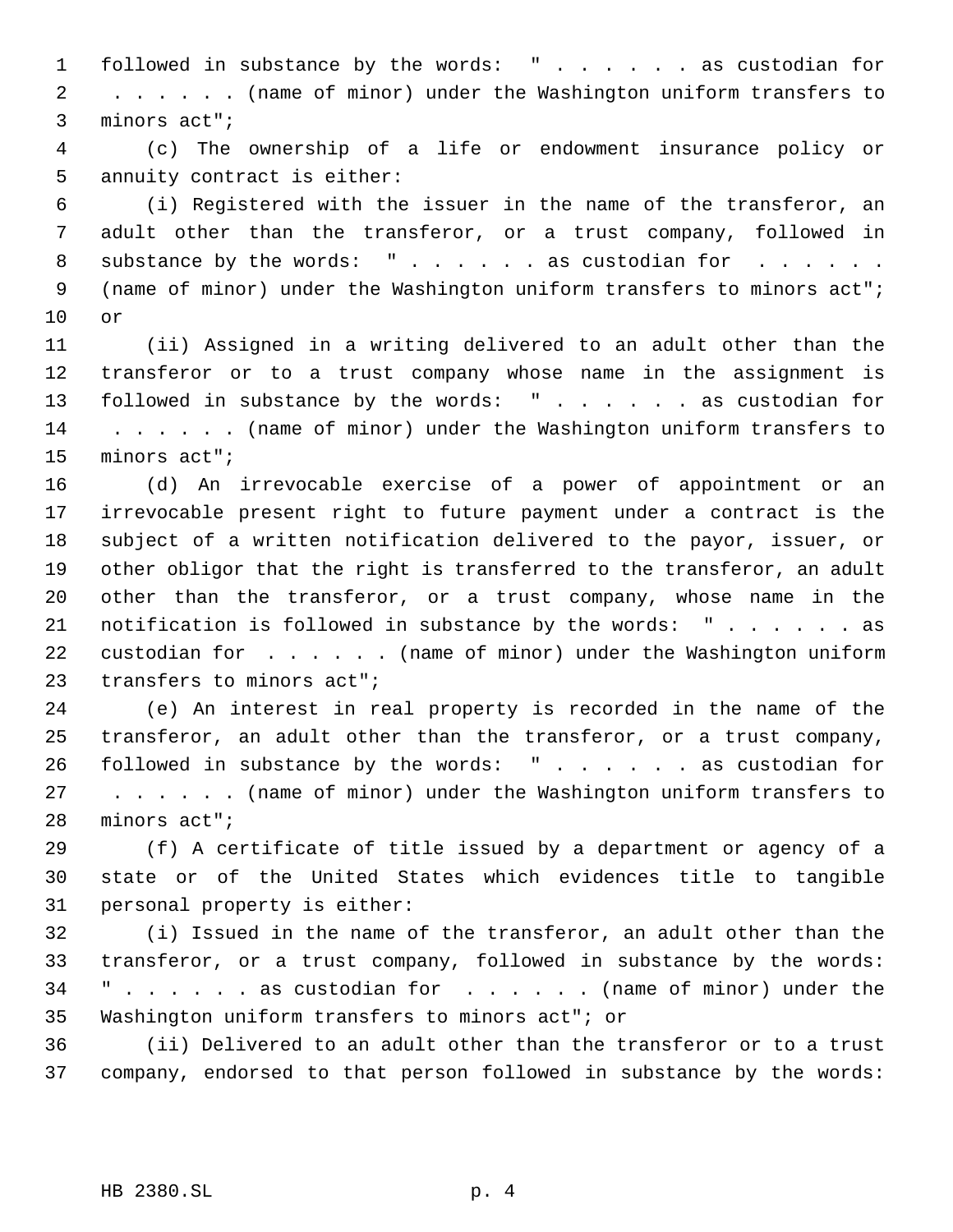| 1  | " as custodian for (name of minor) under the    |                                                                         |
|----|-------------------------------------------------|-------------------------------------------------------------------------|
| 2  | Washington uniform transfers to minors act"; or |                                                                         |
| 3  |                                                 | (g) An interest in any property not described in (a) through (f) of     |
| 4  |                                                 | this subsection is transferred to an adult other than the transferor or |
| 5  |                                                 | to a trust company by a written instrument in substantially the form    |
| 6  | set forth in subsection (2) of this section.    |                                                                         |
| 7  |                                                 | (2) An instrument in the following form satisfies the requirements      |
| 8  |                                                 | of subsection $(1)(a)(ii)$ and $(g)$ of this section:                   |
| 9  |                                                 | "TRANSFER UNDER THE WASHINGTON                                          |
| 10 |                                                 | UNIFORM TRANSFERS TO MINORS ACT                                         |
| 11 |                                                 | I,  (name of transferor or name and                                     |
| 12 |                                                 | representative capacity if a fiduciary) hereby transfer to              |
| 13 |                                                 | $\ldots$ (name of custodian), as custodian for $\ldots$ .               |
| 14 |                                                 | (name of minor) under the Washington uniform transfers to               |
| 15 |                                                 | minors act, the following: (insert a description of the                 |
| 16 |                                                 | custodial property sufficient to identify it).                          |
|    |                                                 |                                                                         |
| 17 |                                                 | (Electing the following paragraph is optional to the                    |
| 18 | transferor):                                    |                                                                         |
| 19 |                                                 | $\underline{\square}$ If  (name of custodian) is or becomes unable to   |
| 20 |                                                 | act or to continue to act as custodian, the alternate or                |
| 21 |                                                 | successor custodian shall be the first of the following                 |
| 22 |                                                 | persons, in order of preference and succession, who is then             |
| 23 |                                                 | able and willing to act as custodian: (insert the name(s) of            |
| 24 |                                                 | the alternate or successor custodian(s)).                               |
| 25 |                                                 |                                                                         |
| 26 | <u>2.</u>                                       |                                                                         |
| 27 | $3$ . $\dots$                                   |                                                                         |
| 28 |                                                 | (Electing the following paragraph is optional to the                    |
| 29 | transferor):                                    |                                                                         |
| 30 |                                                 | $\Box$ I elect to extend the custodianship to the minor's               |
| 31 |                                                 | twenty-fifth birthday. I UNDERSTAND THAT ELECTING TO                    |
| 32 |                                                 | EXTEND CUSTODIANSHIP TO AGE TWENTY-FIVE MAY CAUSE                       |
| 33 |                                                 | ME TO LOSE MY ANNUAL EXCLUSION FROM FEDERAL GIFT                        |
| 34 |                                                 | TAX AND THAT I SHOULD CONSULT WITH AN ATTORNEY OR                       |
| 35 |                                                 | TAX ADVISOR BEFORE MAKING THIS ELECTION.                                |
| 36 |                                                 | Dated: $\ldots \ldots \ldots \ldots$                                    |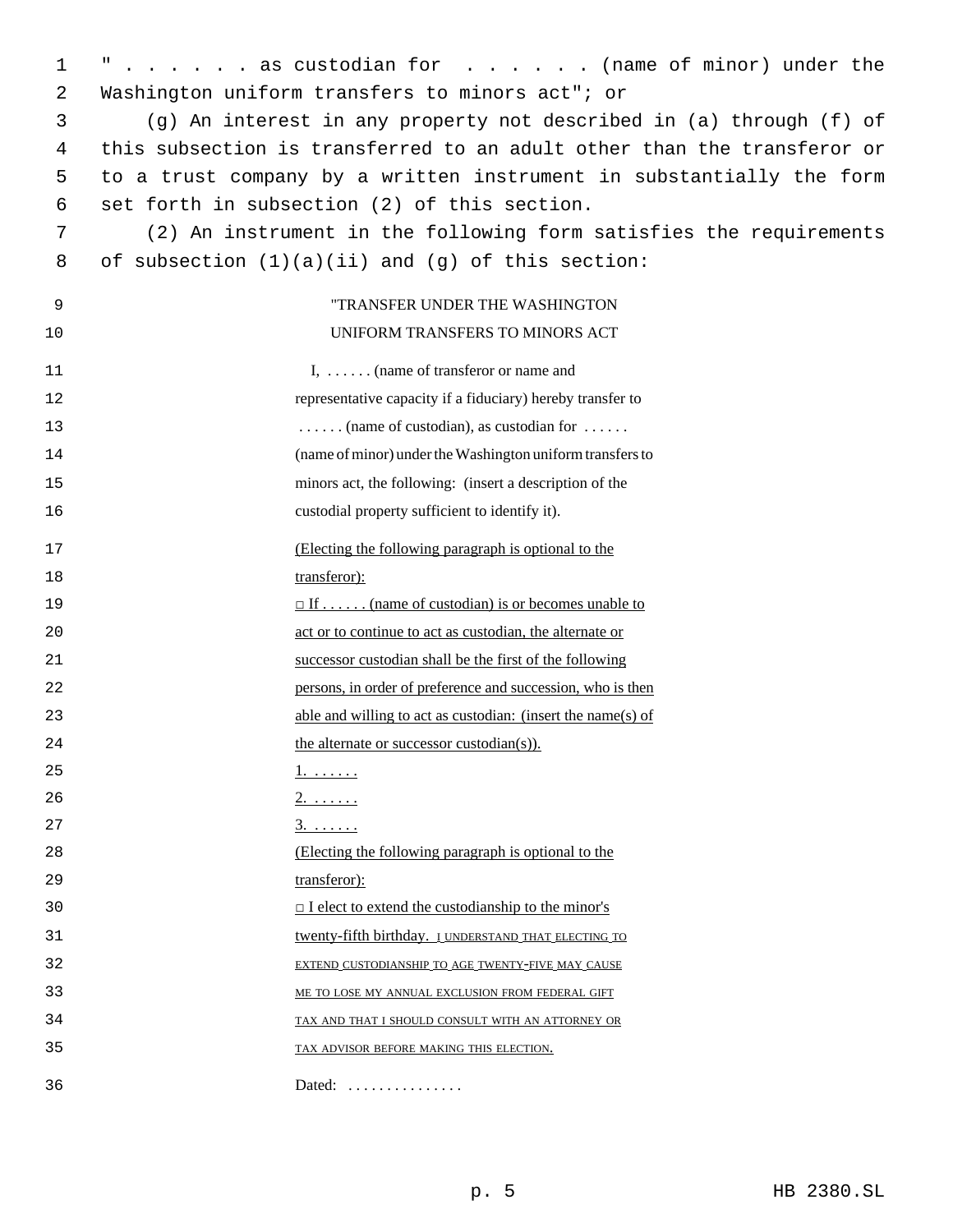. . . . . . . . . . . . . . . . . . . . . (Signature) . . . . . . (name of custodian) acknowledges receipt of the property described above as custodian for the minor named above under the Washington uniform transfers to minors act. Dated: . . . . . . . . . . . . . . . . . . . . . . . . . . . . . . . . . . . " (Signature of Custodian) (3) A transferor shall place the custodian in control of the custodial property as soon as practicable. **Sec. 4.** RCW 11.114.120 and 1991 c 193 s 12 are each amended to read as follows: (1) A custodian shall, as soon as custodial property is made available to the custodian: (a) Take control of custodial property; (b) Register or record title to custodial property if appropriate; and (c) Collect, hold, manage, invest, and reinvest custodial property. (2) In dealing with custodial property, a custodian shall observe the standard of care applicable to fiduciaries under chapter 11.100 RCW. If a custodian has a special skill or expertise or is named custodian on the basis of representations of a special skill or expertise, the custodian shall use that skill or expertise. A custodian, in the custodian's discretion and without liability to the minor or the minor's estate, may retain any custodial property received from a transferor according to the same standards as apply to a fiduciary holding trust funds under RCW 11.100.060. However, the provisions of RCW 11.100.025, 11.100.040, and 11.100.140 shall not apply to a custodian. (3) A custodian may invest in or pay premiums on life insurance or endowment policies on (a) the life of the minor only if the minor or the minor's estate is the sole beneficiary, or (b) the life of another person in whom the minor has an insurable interest only to the extent that the minor, the minor's estate, or the custodian in the capacity of custodian, is the irrevocable beneficiary.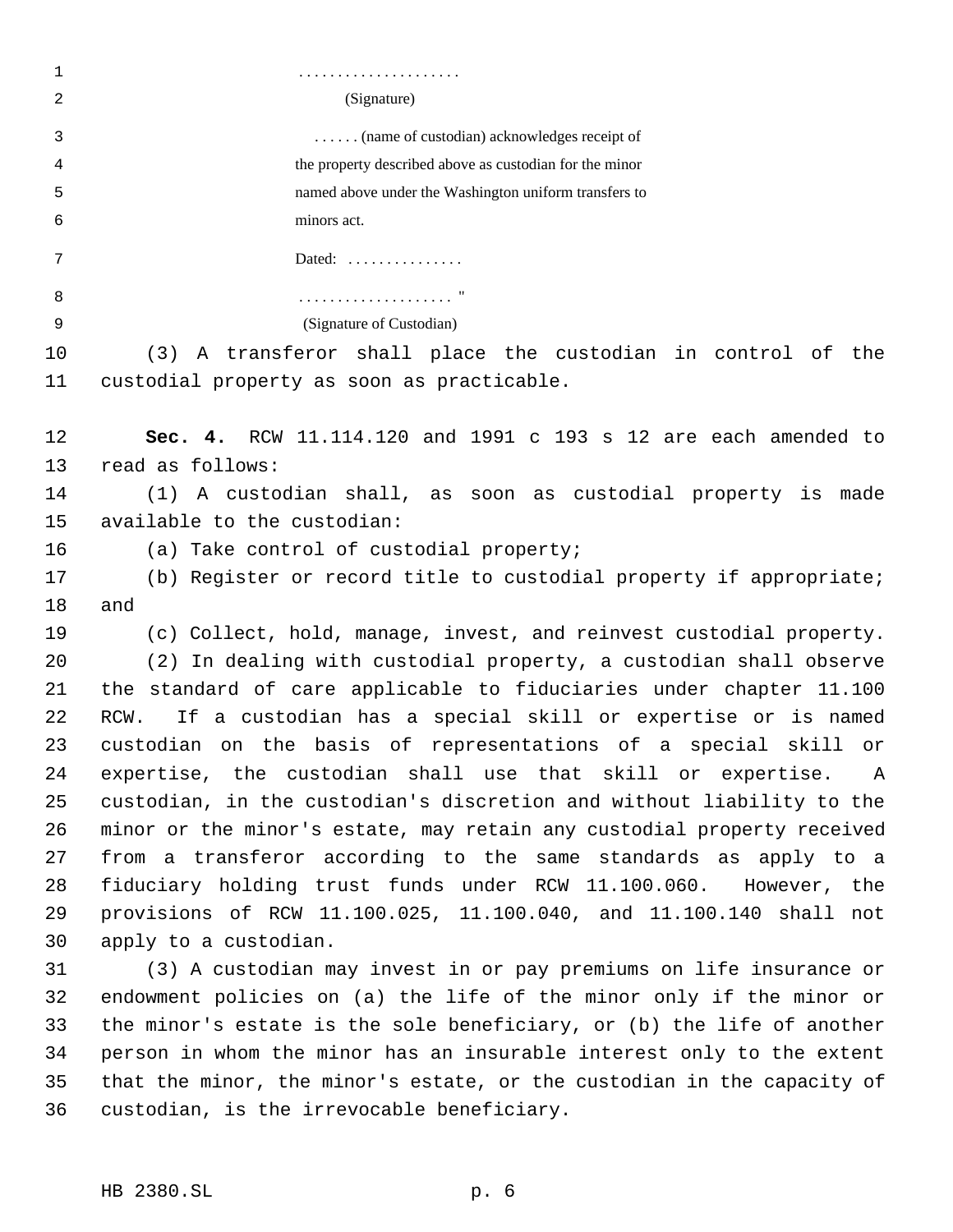(4) A custodian at all times shall keep custodial property separate and distinct from all other property in a manner sufficient to identify it clearly as custodial property of the minor. Custodial property consisting of an undivided interest is so identified if the minor's interest is held as a tenant in common and is fixed. Custodial property subject to recordation is so identified if it is recorded, and custodial property subject to registration is so identified if it is either registered, or held in an account designated, in the name of the custodian, followed in substance by the words: ". . . . . . as 10 custodian for . . . . . (name of minor) under the Washington uniform transfers to minors act."

 (5) A custodian shall keep records of all transactions with respect to custodial property, including information necessary for the preparation of the minor's tax returns, and shall make them available upon request for inspection by a parent or legal representative of the 16 minor or by the minor if the minor has attained the age of ((fourteen)) 17 eighteen years.

 **Sec. 5.** RCW 11.114.140 and 1991 c 193 s 14 are each amended to read as follows:

 (1) A custodian may deliver or pay to the minor or expend for the minor's benefit so much of the custodial property as the custodian considers advisable for the use and benefit of the minor, without court order and without regard to (a) the duty or ability of the custodian personally or of any other person to support the minor, or (b) any other income or property of the minor which may be applicable or available for that purpose.

 (2) On petition of an interested person or the minor if the minor 28 has attained the age of ((fourteen)) eighteen years, the court may order the custodian to deliver or pay to the minor or expend for the minor's benefit so much of the custodial property as the court considers advisable for the use and benefit of the minor.

 (3) A delivery, payment, or expenditure under this section is in addition to, not in substitution for, and does not affect any obligation of a person to support the minor.

 **Sec. 6.** RCW 11.114.180 and 1991 c 193 s 18 are each amended to read as follows: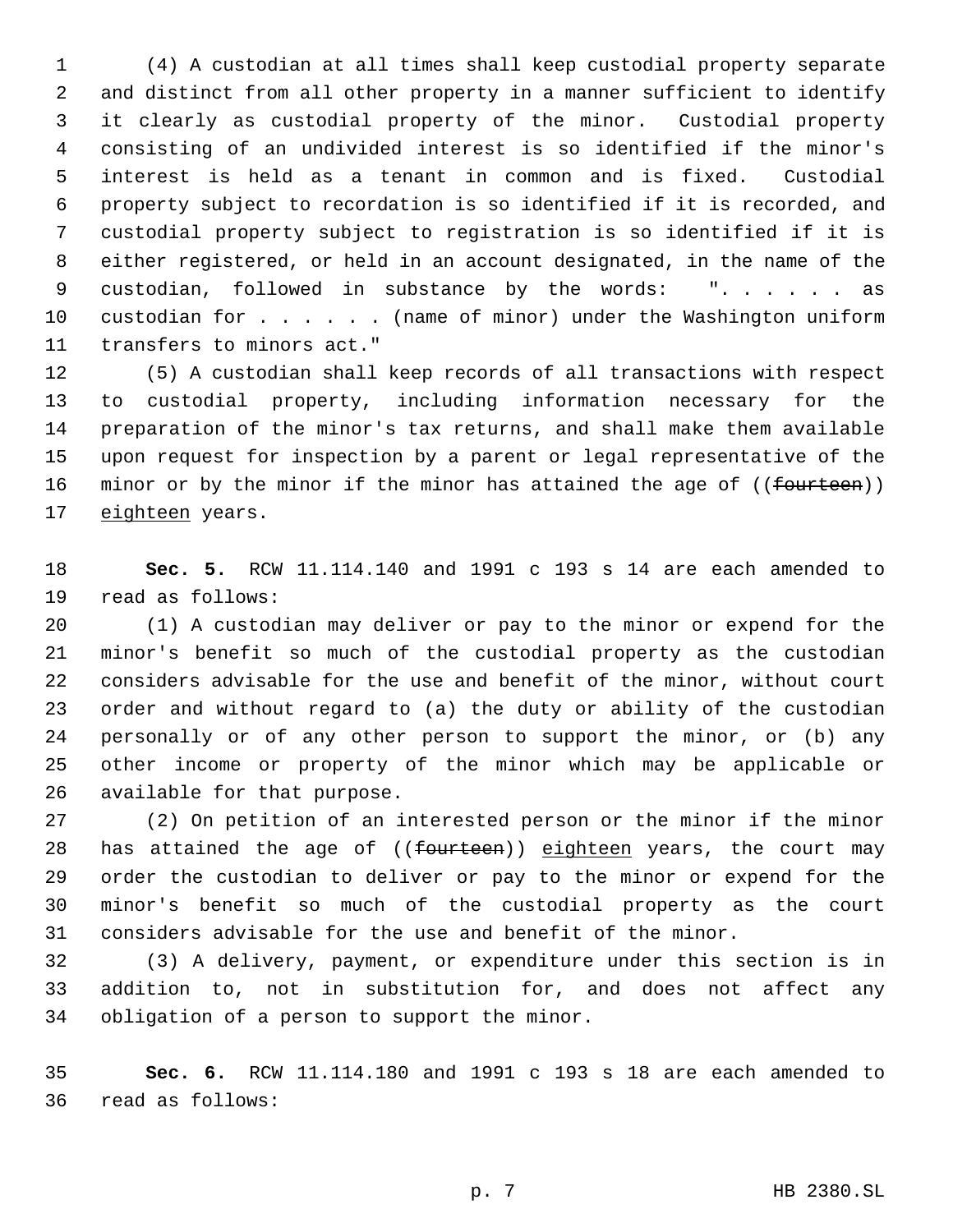(1) A person nominated under RCW 11.114.030 or designated under RCW 11.114.090 as custodian may decline to serve. If the event giving rise to a transfer has not occurred and no substitute custodian able, willing, and eligible to serve was nominated under RCW 11.114.030, the person who made the nomination may nominate a substitute custodian under RCW 11.114.030; otherwise the transferor or the transferor's legal representative shall designate a substitute custodian at the time of the transfer, in either case from among the persons eligible to serve as custodian for that kind of property under RCW 11.114.090(1). The custodian so designated has the rights of a successor custodian.

 (2) A custodian at any time may designate a trust company or an adult other than a transferor under RCW 11.114.040 as successor custodian by executing and dating an instrument of designation. If the instrument of designation does not contain or is not accompanied by the resignation of the custodian, the designation of the successor does not take effect until the custodian resigns, dies, becomes incapacitated, or is removed, and custodial property is transferred to the successor custodian.

 (3) A custodian may resign at any time by delivering written notice 20 to the minor, if the minor has attained the age of ((fourteen)) 21 eighteen years, and to the successor custodian, and by delivering the custodial property to the successor custodian.

 (4) If a custodian is ineligible, dies, or becomes incapacitated and no successor custodian has been designated as provided in this 25 chapter, and the minor has attained the age of ((fourteen)) eighteen years, the minor may designate as successor custodian, in the manner prescribed in subsection (2) of this section, an adult member of the minor's family, a guardian of the minor, or a trust company. If the 29 minor has not attained the age of ((fourteen)) eighteen years or fails to act within sixty days after the ineligibility, death, or incapacity, the guardian of the minor becomes successor custodian. If the minor has no guardian or the guardian declines to act, the transferor, the legal representative of the transferor or of the custodian, an adult member of the minor's family, or any other interested person may petition the court to designate a successor custodian.

 (5) A custodian who declines to serve under subsection (1) of this section or resigns under subsection (3) of this section, or the legal representative of a deceased or incapacitated custodian, as soon as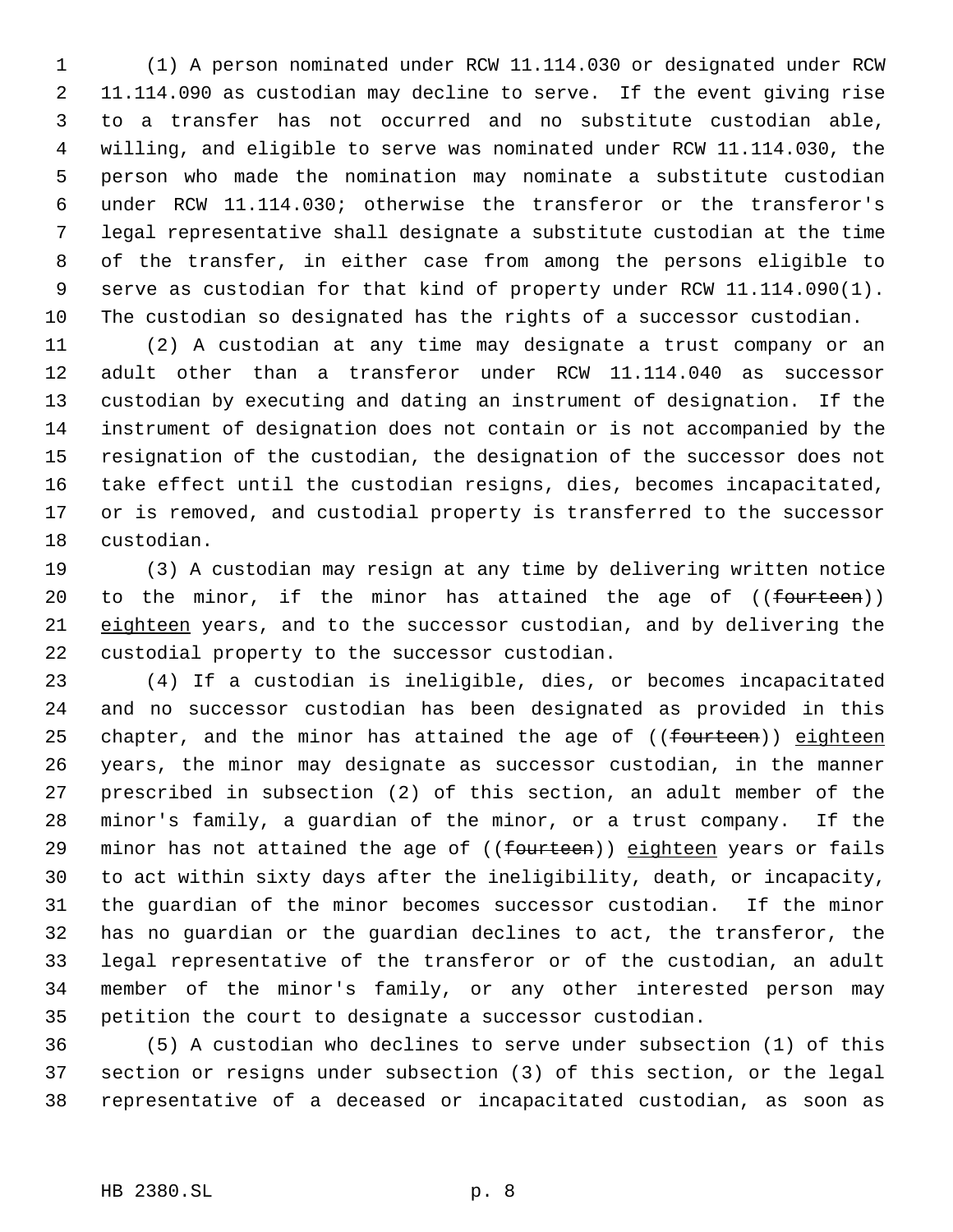practicable, shall put the custodial property and records in the possession and control of the successor custodian. The successor custodian by action may enforce the obligation to deliver custodial property and records and becomes responsible for each item as received. (6) A transferor, the legal representative of a transferor, an adult member of the minor's family, a guardian of the minor, or the 7 minor if the minor has attained the age of ((fourteen)) eighteen years may petition the court to remove the custodian for cause and to designate a successor custodian other than a transferor under RCW 11.114.040 or to require the custodian to give appropriate bond.

 **Sec. 7.** RCW 11.114.190 and 1991 c 193 s 19 are each amended to read as follows:

13 (1) A minor who has attained the age of ((fourteen)) eighteen years, the minor's legal representative, an adult member of the minor's family, a transferor, or a transferor's legal representative may petition the court (a) for an accounting by the custodian or the custodian's legal representative; or (b) for a determination of responsibility, as between the custodial property and the custodian personally, for claims against the custodial property unless the responsibility has been adjudicated in an action under RCW 11.114.170 to which the minor or the minor's legal representative was a party.

 (2) A successor custodian may petition the court for an accounting by the predecessor custodian.

 (3) The court, in a proceeding under this chapter or in any other proceeding, may require or permit the custodian or the custodian's legal representative to account.

 (4) If a custodian is removed under RCW 11.114.180(6), the court shall require an accounting and order delivery of the custodial property and records to the successor custodian and the execution of all instruments required for transfer of the custodial property.

 **Sec. 8.** RCW 11.114.200 and 1991 c 193 s 20 are each amended to read as follows:

 (1) Subject to RCW 11.114.220, the custodian shall transfer in an appropriate manner the custodial property to the minor or to the minor's estate upon the earlier of: